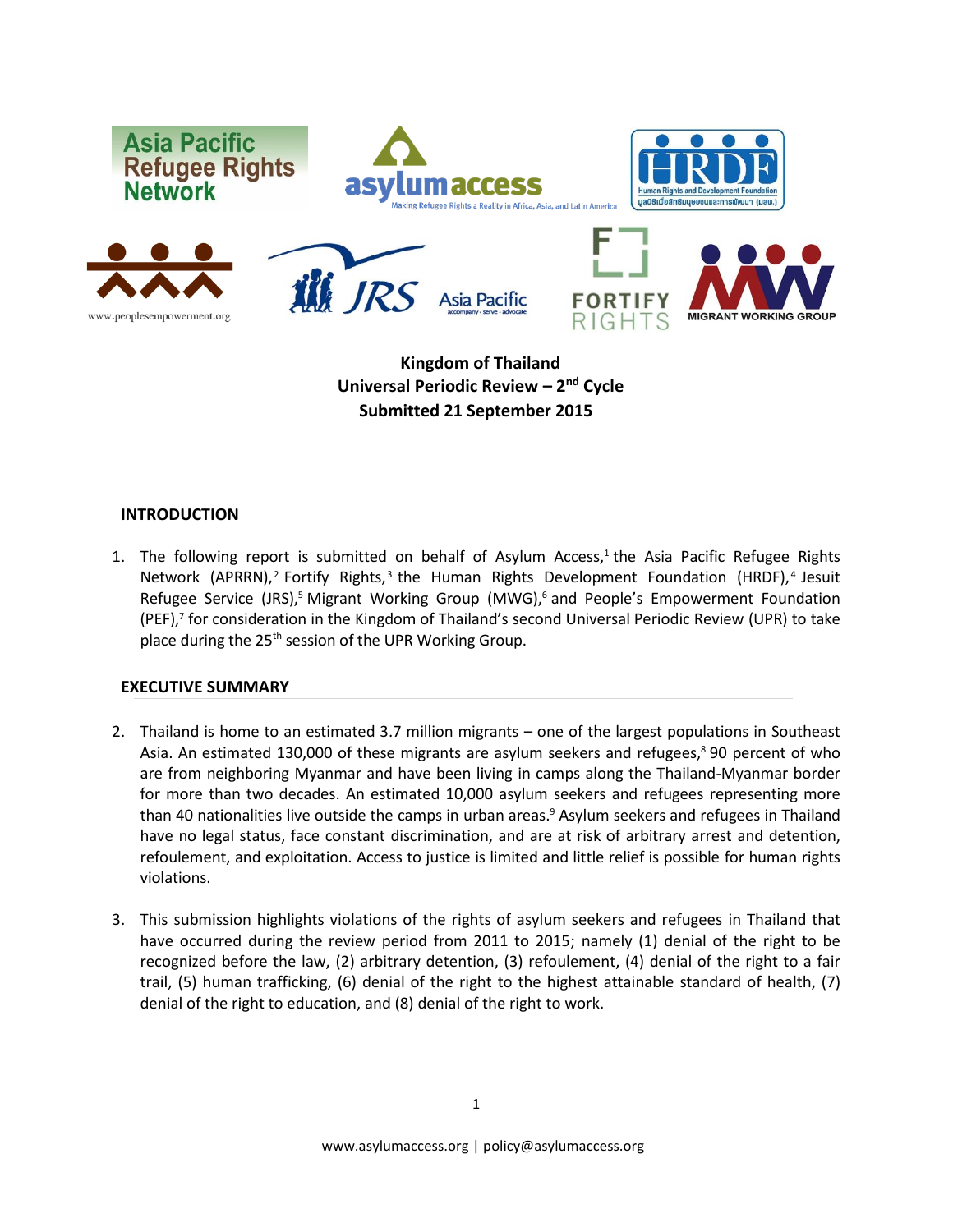- 4. Since refugee status is declaratory and not dependent on adjudication, any person who satisfies the definition under the Convention Relating to the Status of Refugees (Refugee Convention) is a refugee.<sup>10</sup> For purposes of this submission, however, the term "refugee" will be used to refer to any person whose refugee claim has been recognized by the UN High Commissioner for Refugees (UNHCR) or through Thailand's domestic mechanisms, such as the Provincial Admissions Board system. The term "asylum seeker" will be used to refer to any person seeking to be adjudicated for refugee status who is yet to be recognized as a refugee by UNHCR or domestic mechanisms.
- 5. The submitting organizations propose the following recommendations to the Kingdom of Thailand<sup>11</sup> (the State) for consideration by the UPR Working Group:

### *Regarding the right to be recognized before the law*

- **Develop and implement national legislation establishing asylum procedures and providing asylum seekers and refugees with legal status in line with international standards.**
- **Intensify efforts to better respect the rights of asylum seekers and refugees while considering the ratification of the 1951 Convention Relating to the Status of Refugees and its Protocol.**

## *Regarding freedom from arbitrary detention*

- **End the arbitrary detention of asylum seekers and refugees.**
- **Amend detention policies to ensure that when necessary, detention of asylum seekers and refugees is used only in exceptional circumstances, following an individualized assessment, and after all less invasive alternatives to detention have been exhausted.**
- **End the practice of detaining asylum seekers and refugees in jails and holding cells as well as separating families in detention centers.**
- **Ensure all immigration detention centers are sanitary, appropriate in size, and provide those detained with access to physical and mental health services.**
- **Provide asylum seekers and refugees in detention with access to legal aid, asylum mechanisms, and screening services for human trafficking survivors.**
- **Ensure children are not detained based solely on their parents' immigration status.**

## *Regarding freedom from refoulement*

- **End "push-back" policies with regard to asylum seekers arriving by boat.**
- **Develop and implement adequate safeguards to protect against refoulement for those subject to deportation.**

## *Regarding the right to a fair trial*

- **Provide indigent asylum seekers and refugees access to free legal assistance in all criminal cases, refugee status determination hearings, and any official proceedings that may result in the deprivation of liberty.**
- **Provide the free assistance of an interpreter to asylum seekers and refugees facing criminal charges or detention. Ensure that such assistance is adequate to allow asylum seekers and refugees the ability to understand their rights during every level of the criminal process.**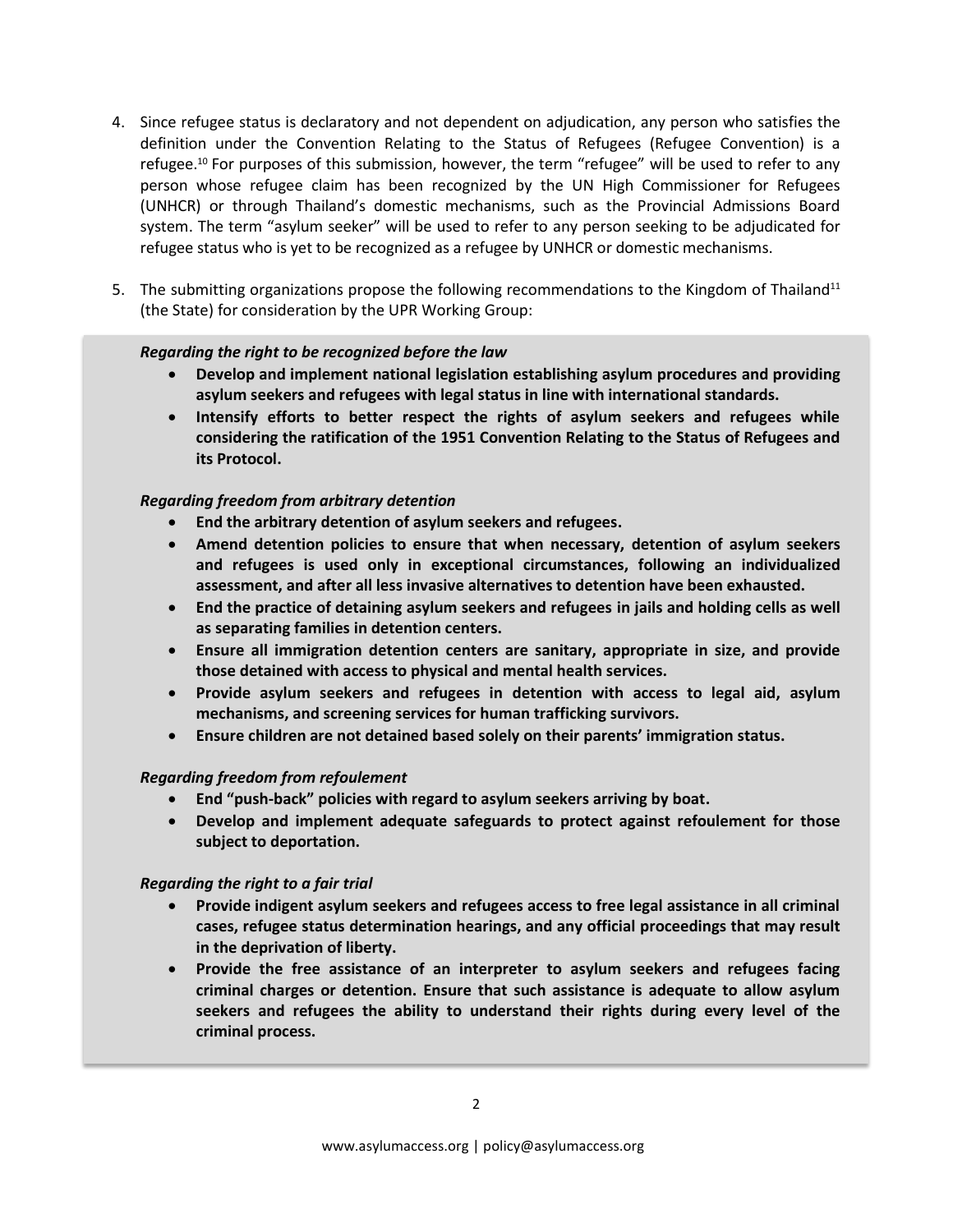## *Regarding the rights of trafficking survivors*

- **Guarantee that all asylum seekers and refugees who are survivors of human trafficking can access appropriate screening, services and protections available under domestic law to trafficking survivors generally.**
- **Ensure perpetrators of human trafficking and their accomplices, including government officials, are charged, prosecuted, and punished according to international standards.**

### *Regarding the right to education*

- **Remove all legal and practical barriers that prevent asylum seekers and refugees from accessing education in Thailand.**
- **Implement programs to facilitate the integration of asylum seekers and refugees in Thai public schools.**
- **Ensure that asylum seekers and refugees have access to affordable health care.**

## *Regarding the highest attainable standard of health*

- **Ensure asylum seekers and refugees are well informed about the State's universal healthcare system by widely distributing information in various languages.**
- **Provide healthcare workers with training to combat discrimination against asylum seekers and refugees in accessing healthcare in Thailand.**

### *Regarding the right to work*

- **Provide asylum seekers and refugees access to formal labor markets.**
- **Strengthen the application of laws protecting against abuse and exploitation of asylum seekers and refugees in the workplace.**
- **Support the development of vocational and livelihood programs as well as language and skills development trainings to promote the positive contributions of asylum seekers and refugees in the labor market.**

## **RIGHT TO BE RECOGNIZED BEFORE THE LAW**

- 6. By regarding asylum seekers and refugees as illegal migrants, the State bars such individuals from the right to be recognized before the law under Article 16 of the International Covenant on Civil and Political Rights (ICCPR).
- 7. The situation of asylum seekers and refugees in Thailand is governed largely by The Immigration Act of 1979 (the Immigration Act). The Immigration Act does not afford asylum seekers and refugees legal recognition; in effect, the State treats such populations as illegal migrants with no guaranteed rights or protections. In some cases, the State cooperates with UNHCR to assist asylum seekers and refugees. However, Thailand's policies on asylum seekers and refugees are *ad hoc* and vary from population to population. For example, of the 120,000 asylum seekers and refugees from Myanmar living in protracted displacement in refugee camps along the Thailand-Myanmar border, around 40,000 have never had access to asylum mechanisms.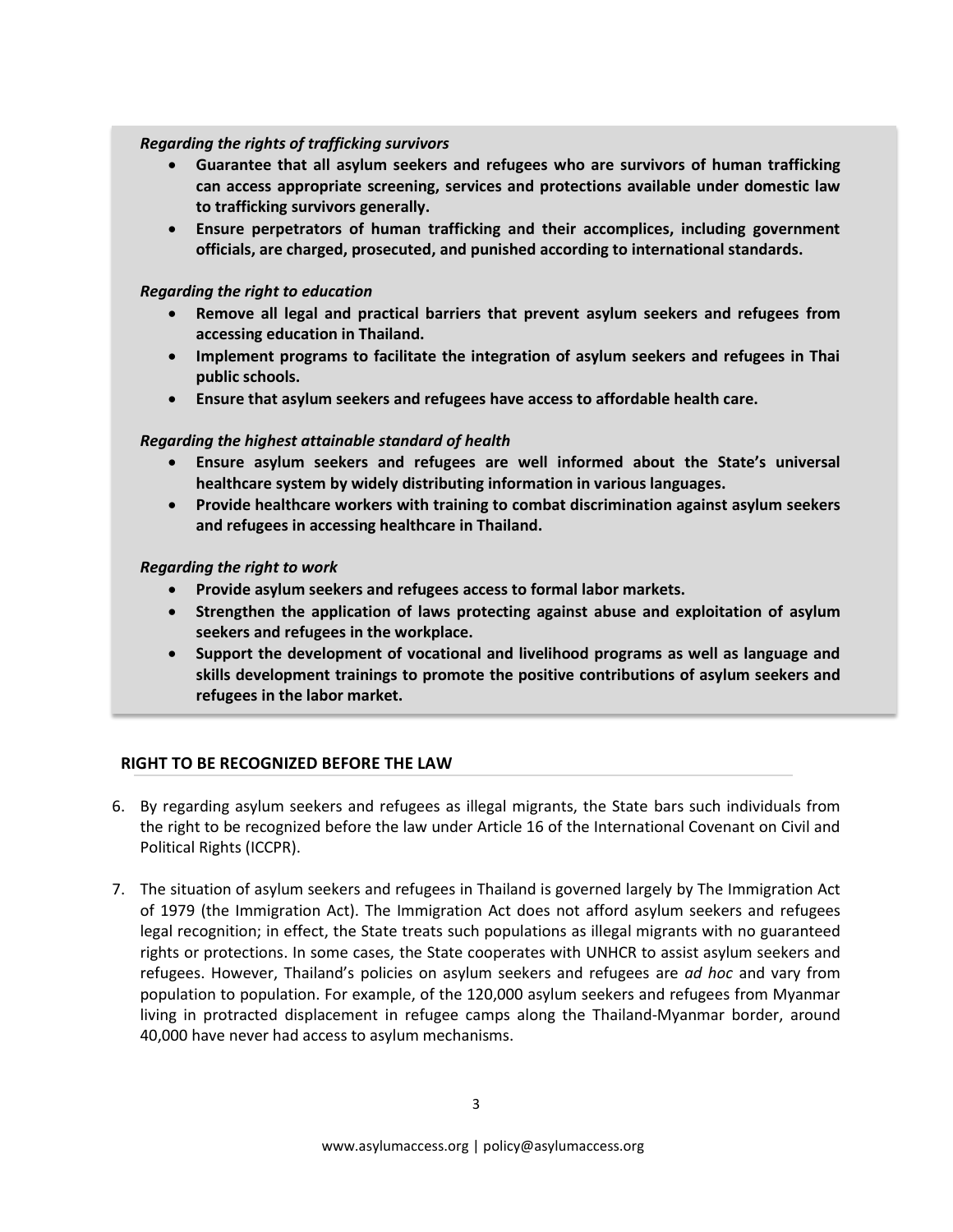- 8. Urban asylum seekers in Thailand must wait several years to be processed and recognized as a refugee by UNHCR. Refugee legal aid organizations report that urban asylum seekers currently wait an average of four years before their claims for refugee status are heard. In addition, the majority of asylum seekers who were due to be interviewed in 2015 have had their interview dates postponed at least once and as many as four times. Without legal recognition or protection in Thailand, asylum seekers and refugees, including those pending recognition of their refugee status by UNHCR, face the risk of arbitrary arrest, detention, and refoulement.
- 9. Article 16 of the ICCPR grants everyone the "right to be recognized everywhere as a person before the law."<sup>12</sup> By deeming asylum seekers and refugees as illegal migrants, the State breaches its obligation to afford such individuals with the legal personality necessary to enjoy protection against arbitrary arrest, detention and refoulement as well as other human rights abuses.

### *Recommendation*

- **Develop and implement national legislation establishing asylum procedures and providing asylum seekers and refugees with legal status in line with international standards.**
- **Intensify efforts to better respect the rights of asylum seekers and refugees while considering the ratification of the 1951 Convention Relating to the Status of Refugees and its Protocol.**

## **FREEDOM FROM ARBITRARY DETENTION**

- 10. The State breaches its obligations to respect freedom of movement under Article 12(1) of the ICCPR by arbitrarily detaining asylum seekers and refugees and housing them in facilities with conditions that fall below international standards. In addition, by separating asylum seeker and refugee children from their parents and subjecting them to detention, the State violates its commitments under the Convention on the Rights of the Child (CRC) to act in the best interest of the child.
- 11. By virtue of being treated as illegal migrants under Thai law, asylum seekers and refugees without valid visas are increasingly subject to arbitrary detention. In 2014, 254 individuals including 34 children were arrested in 108 incidents; while in 2013, 125 individuals were arrested in 58 incidents. Of those detained in 2014, 38 asylum seekers and refugees were successfully released after UNHCR intervened. From December 2013 to August 2015, Thai authorities detained 4,569 ethnic Rohingya, 2,598 Bangladeshi migrants and over 240 Uighur asylum seekers in different Immigration Detention Centers (IDCs) nationwide.<sup>13</sup>
- 12. In southern Thailand, families are typically separated in detention centers—women and children are normally confined to shelters run by the Minister of Social Development and Human Security while men are typically detained in jails or holding cells. Civil society organizations, including legal services providers, are unable to speak with at-risk populations held in IDCs. This makes it difficult for asylum seekers and refugees to obtain services, legal support, and screening for human trafficking. Asylum seekers and refugees, including children and the sick, are held in overcrowded detention facilities. Reportedly, these facilities do not have adequate healthcare access due to limited budgets. Officials in IDCs have low cultural and religious awareness about detainee populations and, thus, do not offer meals in line with their religious dietary restrictions. 14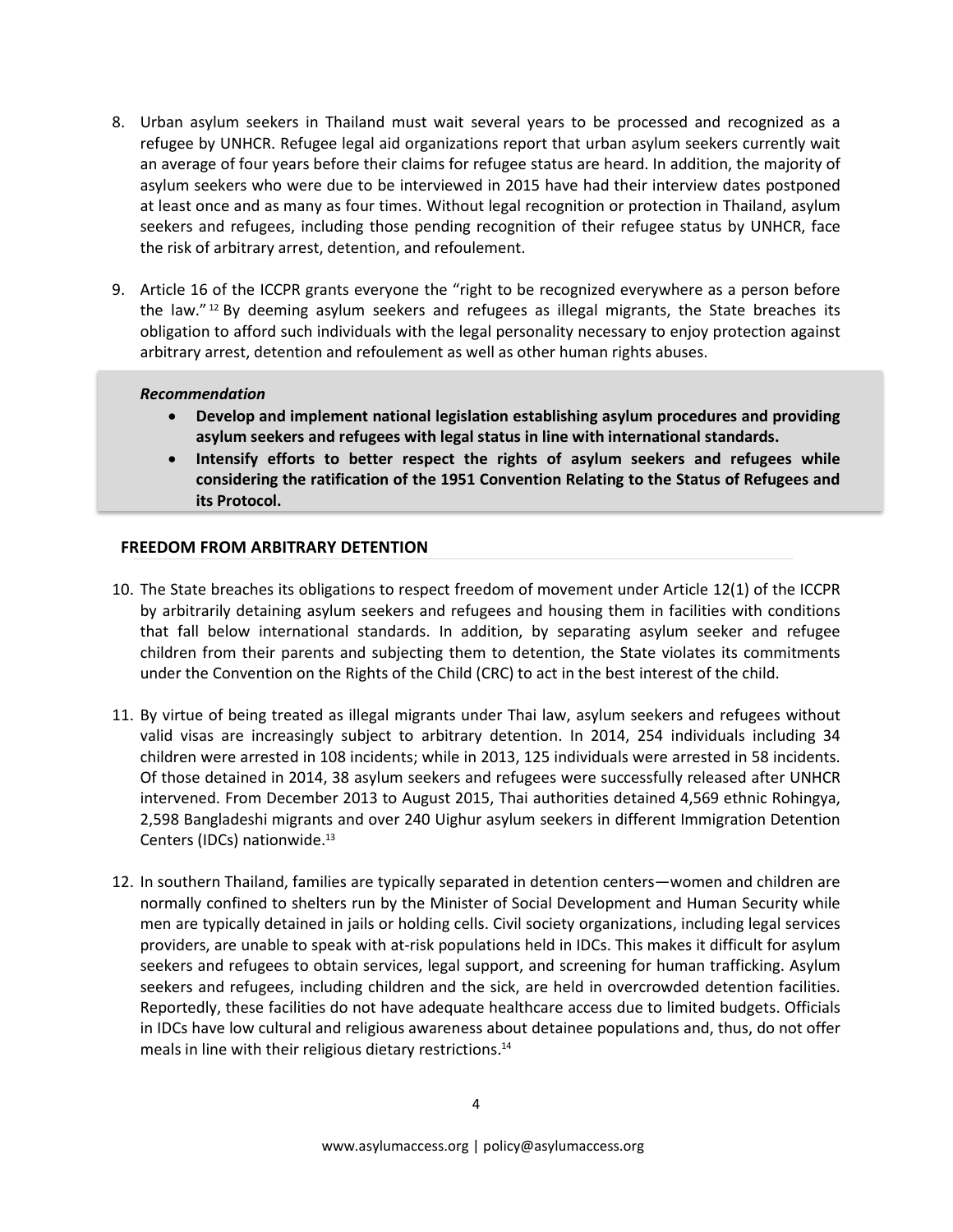- 13. Studies by civil society organizations in Thailand reveal that detained children in Bangkok are often separated from their parents, typically for periods of more than a year and are at great risk of sexual abuse by adult detainees. The report also discovered that children in IDCs cannot enjoy basic services necessary for their development; many detained children suffer from stress, depression, fear, and alienation and cannot access education otherwise available to all children in Thailand under the 1999 National Education Act. Children in IDCs also lack access to justice when their rights are violated.<sup>15</sup>
- 14. Article 9 of both the UDHR and the ICCPR protects against arbitrary arrest and detention, including in the course of immigration proceedings.<sup>16</sup> Guidance by the Human Rights Committee provides that detention of asylum seekers who unlawfully enter a State party's territory is arbitrary if the duration extends beyond the length necessary for processing. When necessary, detention should take place in appropriate, sanitary, non-punitive facilities, and should not take place in prisons.<sup>17</sup> The detention of asylum seekers and refugees in Thailand is arbitrary under Article 9 as it is not for purposes of processing those entering the country unlawfully, but rather to punish those who violate the Immigration Act. Furthermore, the conditions of Thailand's detention centers fall below international standards since they are often overcrowded, take place in jails or holding cells, and lack access to adequate healthcare services and religious and cultural accommodations.
- 15. Article 3 of the CRC obligates states to take the best interest of the child as the primary consideration in all actions that concern children.<sup>18</sup> The Committee on the Rights of the Child has found that the "detention of a child because of their or their parent's migration status constitutes a child rights violation and always contravenes the principle of the best interests of the child."<sup>19</sup> This principle is not only violated when Thailand subjects children of asylum seekers and refugees to detention, but when the State separates such children from their parents and house them in IDCs where they face a risk of sexual abuse and lack access to services necessary for their development.

#### *Recommendation*

- **End the arbitrary detention of asylum seekers and refugees.**
- **Amend detention policies to ensure that when necessary, detention of asylum seekers and refugees is used only in exceptional circumstances, following an individualized assessment, and after all less invasive alternatives to detention have been exhausted.**
- **End the practice of detaining asylum seekers and refugees in jails and holding cells as well as separating families in detention centers.**
- **Ensure all immigration detention centers are sanitary, appropriate in size, and provide those detained with access to physical and mental health services.**
- **Provide asylum seekers and refugees in detention with access to legal aid, asylum mechanisms, and screening services for human trafficking survivors.**
- **Ensure children are not detained based solely on their parents' immigration status.**

## **FREEDOM FROM REFOULEMENT**

16. By deporting asylum seekers in Thailand without properly assessing their protection needs and diverting asylum seekers traveling on boats away from its borders, the State risks refouling victims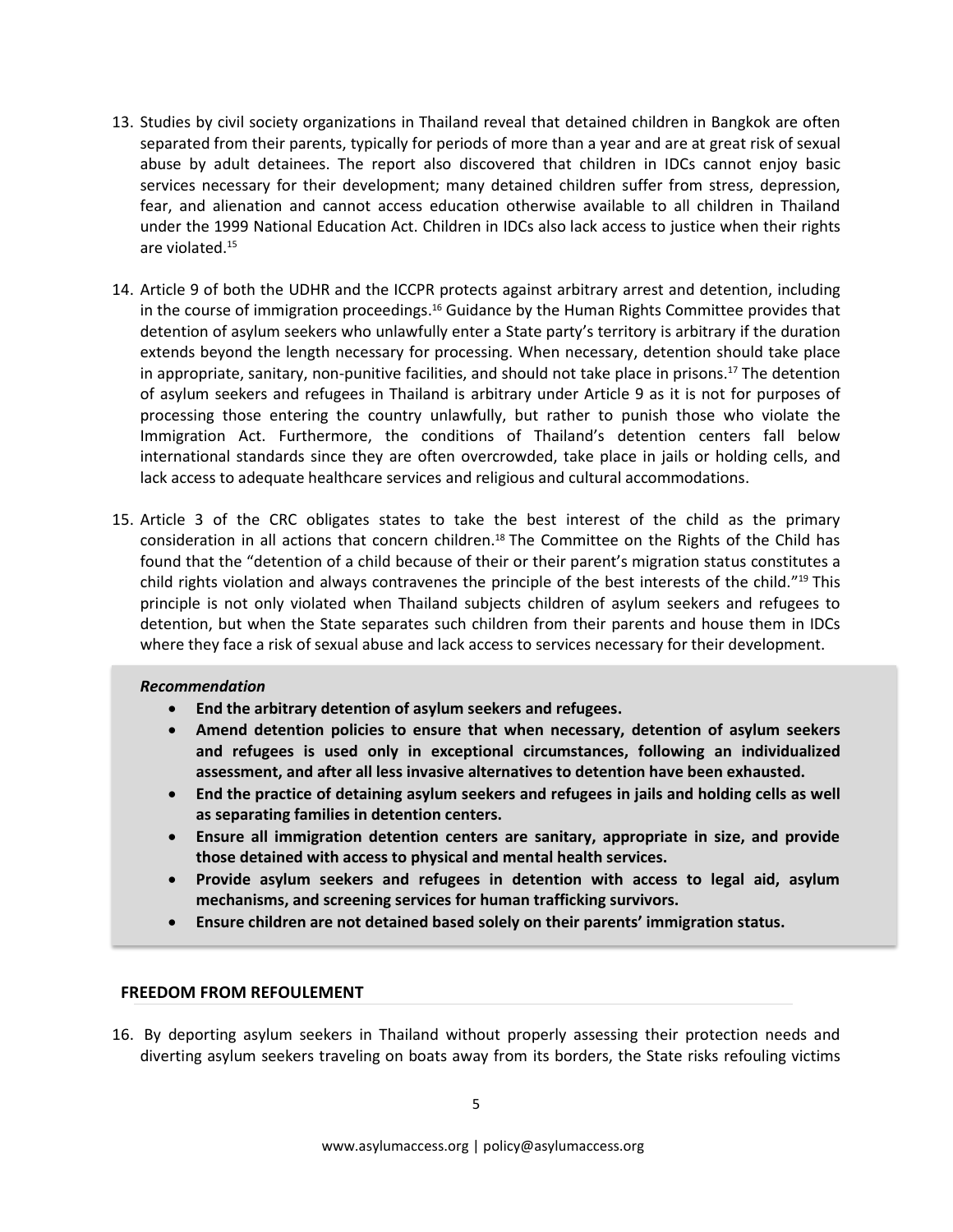of persecution to their persecutor in violation of its obligations under customary international law and the Convention Against Torture (CAT).

- 17. Thailand continues to deport asylum seekers and refugees without judicial oversight under Section 54 of the 1979 Immigration Act, using a policy known as "Option 2."<sup>20</sup> Under the Immigration Act, officials must assess risks of deportation, circumstances in the home or receiving country, and inform a returnee of these findings. However, since 2009, Thailand has seen a large number of arrivals of Rohingya asylum seekers. After serving a term in detention, some asylum seekers were immediately transported back to Myanmar without any risk assessment from Thailand or UNHCR. The Immigration Bureau deports some 200-300 immigration detainees every week without proper screening of their protection claims.<sup>21</sup> Returnees hence are at risk of persecution, disappearance, or being trafficked.
- 18. Since 2009, Thailand has implemented a "push-back" policy with regard to asylum seekers arriving by boat. The policy essentially intercepts boats of asylum seekers approaching Thailand's shores and turns them back to sea. In 2014, Thai authorities regularly intercepted and pushed back more than 250 Rohingya asylum seekers. In May 2015, Thailand also refused to allow the disembarkation of Rohingya asylum seekers and Bangladeshi survivors of human trafficking arriving to Thailand by sea. Consequently, human traffickers abandoned boats after Thai authorities enforced push back policies, leaving many Rohingya and Bangladeshis to die at sea. Although Thailand agreed to deploy ships carrying humanitarian relief at the end of May, it continues to put lives at risk by maintaining its push back policy and refusing disembarkation of boats.
- 19. In 2015, Thailand handed over about 109 male Uighur asylum seekers under its custody to China. Following claims by Chinese authorities that deportees are terrorism suspects, the Uighur asylum seekers were officially extradited to China under a Sino-Thai bilateral extradition agreement with no assessment of their protection needs. Those extradited face a great risk of persecution, torture or enforced disappearance upon return to China due to the ongoing conflict between the Chinese Government and ethnic Uighurs.
- 20. The obligation of states to refrain from refouling a victim of persecution to his or her persecutor is found throughout international human rights law. As customary law, freedom from refoulement requires states to not return asylum seekers and refugees, regardless of their legal status, to countries where they would face a threat to their life or freedom. This obligation typically prohibits both ejection from the state and rejection at the frontier, interception, and indirect refoulement. The deportation of 200-300 immigration detainees every week, including the large number of Rohingya asylum seekers under Thailand's "Option 2" policy, risks violating the State's duty against refoulement by forcing individuals to return to countries they fled for reasons of persecution. The risk of refoulement also arises when the State diverts boats of asylum seekers at sea and prevents them from disembarking. This "push back" policy, in effect, constitutes indirect refoulement and risks violating Thailand's duty under customary international law to ensure that no one is sent back to a country where there exists a threat to her life or freedom.
- 21. Non-refoulement is also a fundamental component of the absolute prohibition of torture. Under Article 3 of the CAT, states are required to ensure that no individual, regardless of whether she is an asylum seeker or refugees, is expelled to a country where such person would face a substantial risk of torture.<sup>22</sup> In light of the ongoing conflict in western China and the use of enforced disappearances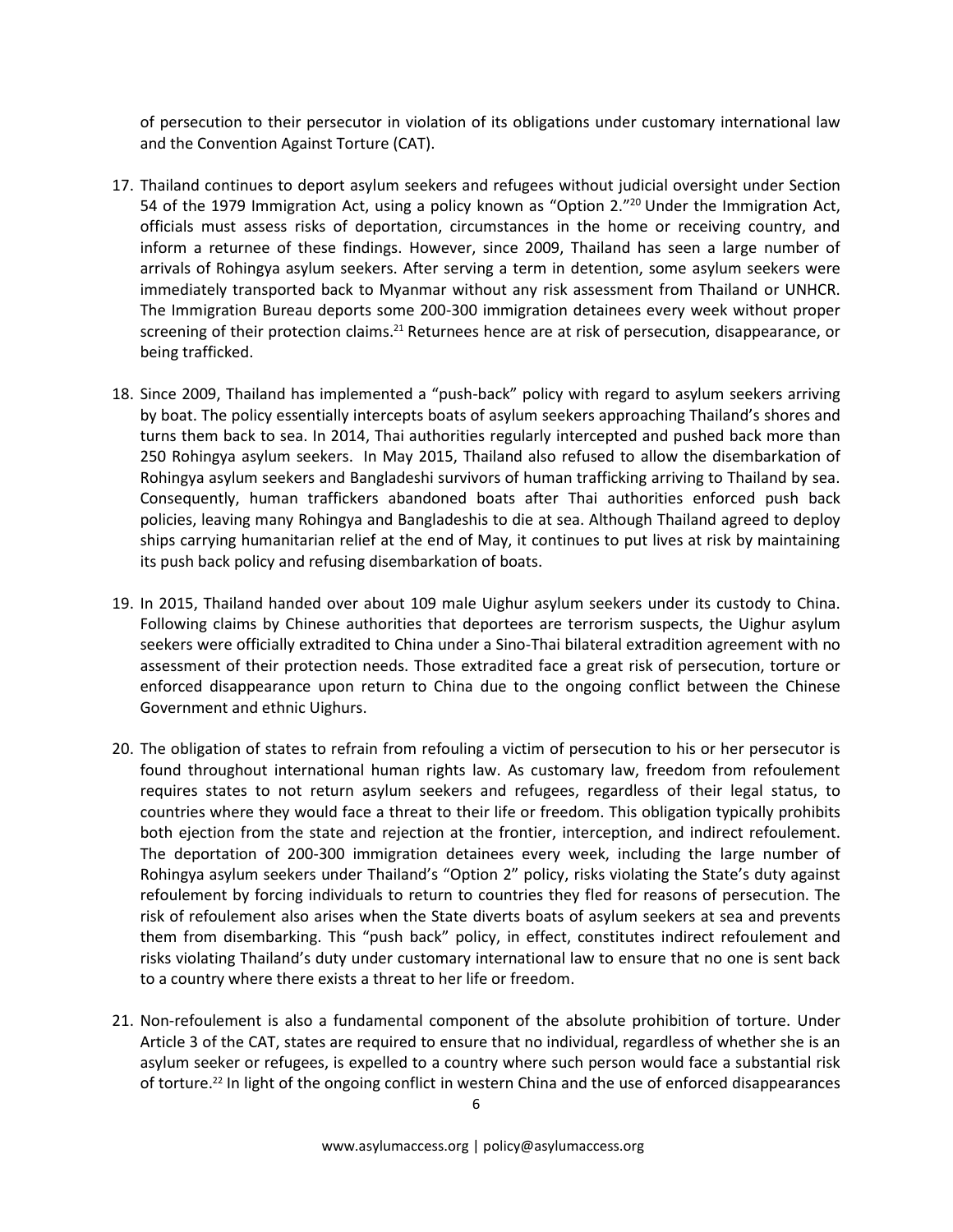and torture against members of the Uighur community, Thailand's extradition of the 109 Uighur asylum seekers contravenes its duty to against refoulement under the CAT.

#### *Recommendation*

- **End "push-back" policies with regard to asylum seekers arriving by boat.**
- **Develop and implement adequate safeguards to protect against refoulement for those subject to deportation.**

## **RIGHT TO A FAIR TRIAL**

- 22. Asylum seekers and refugees in Thailand subject to criminal proceedings, such as illegal immigration or detention hearings, have limited access to interpreters or legal counsel in violation of Article 14(3) of the ICCPR.
- 23. Free interpreters provided by government officials, particularly those used during criminal proceedings, typically lack the ability to communicate in both English and in the languages spoken among asylum seekers and refugees in Thailand. As a result, non-Thai speaking asylum seekers and refugees facing criminal charges for their illegal immigration status are unable to effectively communicate with authorities and remain poorly informed of their rights.
- 24. While the State provides some free legal aid services, such programs do not cover irregular immigration and detention cases. Asylum seekers and refugees in Thailand depend on civil society organizations for legal assistance and enjoy few procedural guarantees, including basic due process safeguards against prolonged or indefinite detention.
- 25. Article 14(3) of the ICCPR provides everyone facing criminal charges with "free assistance of an interpreter if he cannot understand or speak the language used in court." <sup>23</sup> According to the Human Rights Committee, this right applies to all stages of the proceeding and to nationals and non-nationals alike. Article 14(3)(d) explicitly guarantees legal assistance in criminal proceedings for indigent defendants and the Human Rights Committee encourages states to provide free legal aid in other cases, recognizing that in some situations, states may even be obliged to do so. Without access to adequate interpreters or legal aid, many asylum seekers and refugees cannot understand their rights or the charges against them, and are thus denied their right to a fair trial under Article 14(3).

#### *Recommendation*

- **Provide indigent asylum seekers and refugees access to free legal assistance in all criminal cases, refugee status determination hearings, and any official proceedings that may result in the deprivation of liberty.**
- **Provide the free assistance of an interpreter to asylum seekers and refugees facing criminal charges or detention. Ensure that such assistance is adequate to allow asylum seekers and refugees the ability to understand their rights during every level of the criminal process.**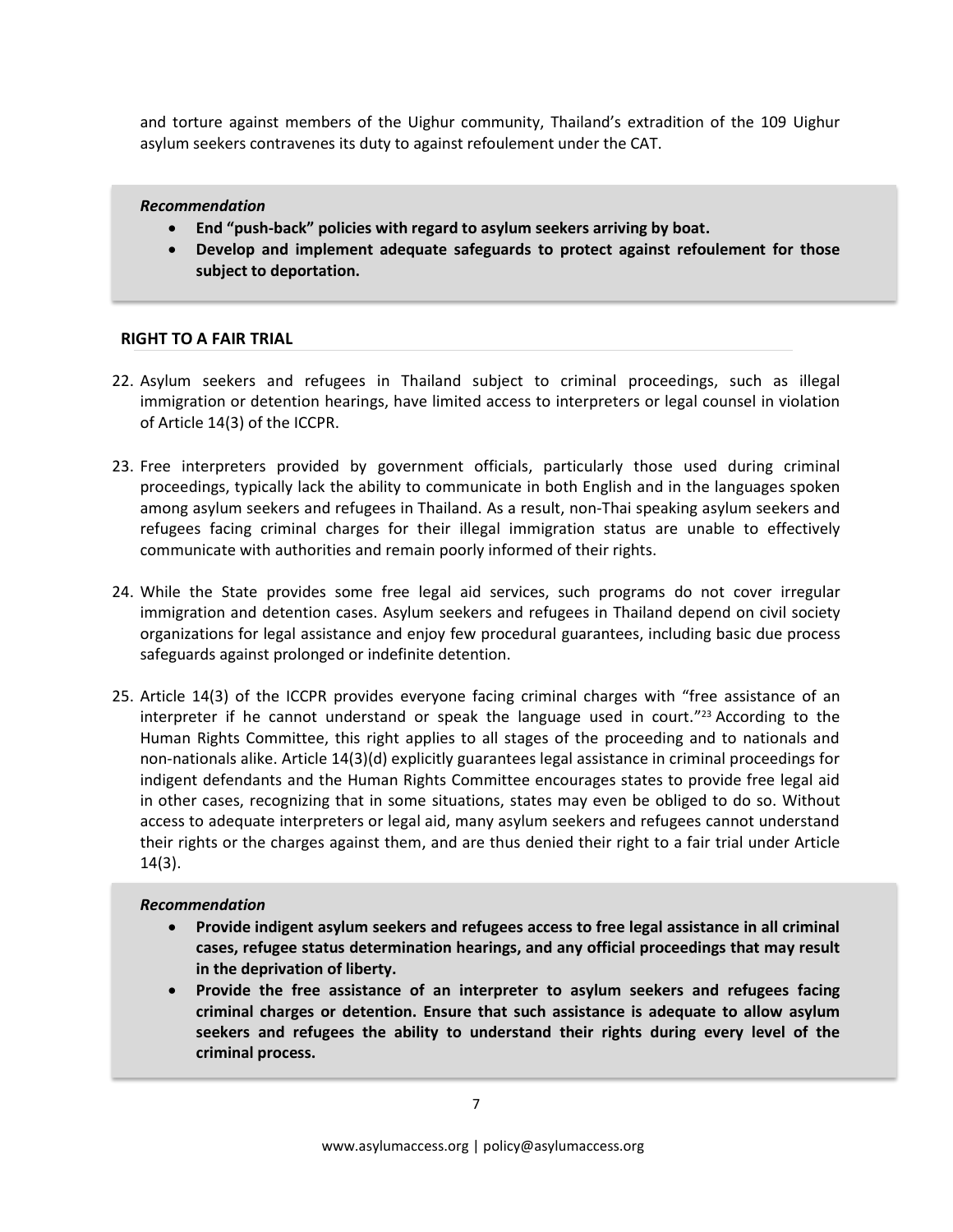## **RIGHTS OF TRAFFICKING SURVIVORS**

- 26. Discrimination in the application of domestic laws protecting trafficking survivors along with low conviction rates of human traffickers breach Thailand's obligations under the ICCPR and the Protocol to Prevent, Suppress and Punish Trafficking in Persons (the Protocol), respectively.
- 27. Thailand's 2008 Anti-Trafficking in Persons Act (the Anti-Trafficking Act) is a key piece of legislation to suppress human trafficking and protect survivors. The Anti-Trafficking Act requires a multidisciplinary team to screen potential survivors of human trafficking. However, in many cases, asylum seekers and refugees are automatically labeled as illegal migrants without the necessary screening, and thus do not have access to available protections for trafficked persons.<sup>24</sup>
- 28. Rohingya have long been trafficked from Myanmar through Thailand and on towards Malaysia. From 2012-2015, Thai authorities informally facilitated the passage of Rohingya asylum seekers to Malaysia, in some cases handing over sizable numbers of asylum seekers to the custody of transnational criminal syndicates, who in turn tortured them, deprived them of adequate food and shelter, and held them in conditions of enslavement in "jungle camps" in Thailand, demanding sizable ransom payments in exchange for their release. This unofficial policy contributed to untold deaths and killings of asylum seekers. In May 2015, Thai authorities uncovered a series of mass graves along the Thailand-Malaysia border where survivors of trafficking were presumably held and tortured on both sides of the border.
- 29. Although Thailand's military leader General Prayuth Chan-ocha publicly acknowledged the involvement of Thai authorities in human trafficking and pledged to punish those responsible, the conviction rate of human traffickers in Thailand remains minimal. Currently, a Rohingya-related human trafficking case is the only case that the court of justice delivered a judgment, finding that the individuals were in fact survivors of trafficking under the Anti-Trafficking Act.<sup>25</sup>
- 30. Under Article 26 of the ICCPR, laws must afford all people, including asylum seekers and refugees, equal protection without discrimination.<sup>26</sup> As such, when states enact anti-trafficking legislation aimed at protecting survivors of trafficking, such legislation must apply without discrimination on any grounds, including nationality. Thus, preventing ethnic Rohingya from accessing available protections for trafficked persons under the Anti-Trafficking Act violates their right to equal protection of the law.
- 31. Furthermore, the Protocol requires that states ensure perpetrators of trafficking, such as those participating as an accomplice, are subject to prosecution under domestic law.<sup>27</sup> With only one human trafficking case obtaining a judgment in court, the State has failed to discharge its obligation under the Protocol to ensure perpetrators of trafficking are brought to justice.

# *Recommendation*

- **Guarantee that all asylum seekers and refugees who are survivors of human trafficking can access screening, services and protections available under domestic law to trafficking survivors generally.**
- **Ensure perpetrators of human trafficking and their accomplices, including government officials, are charged, prosecuted, and punished according to international standards.**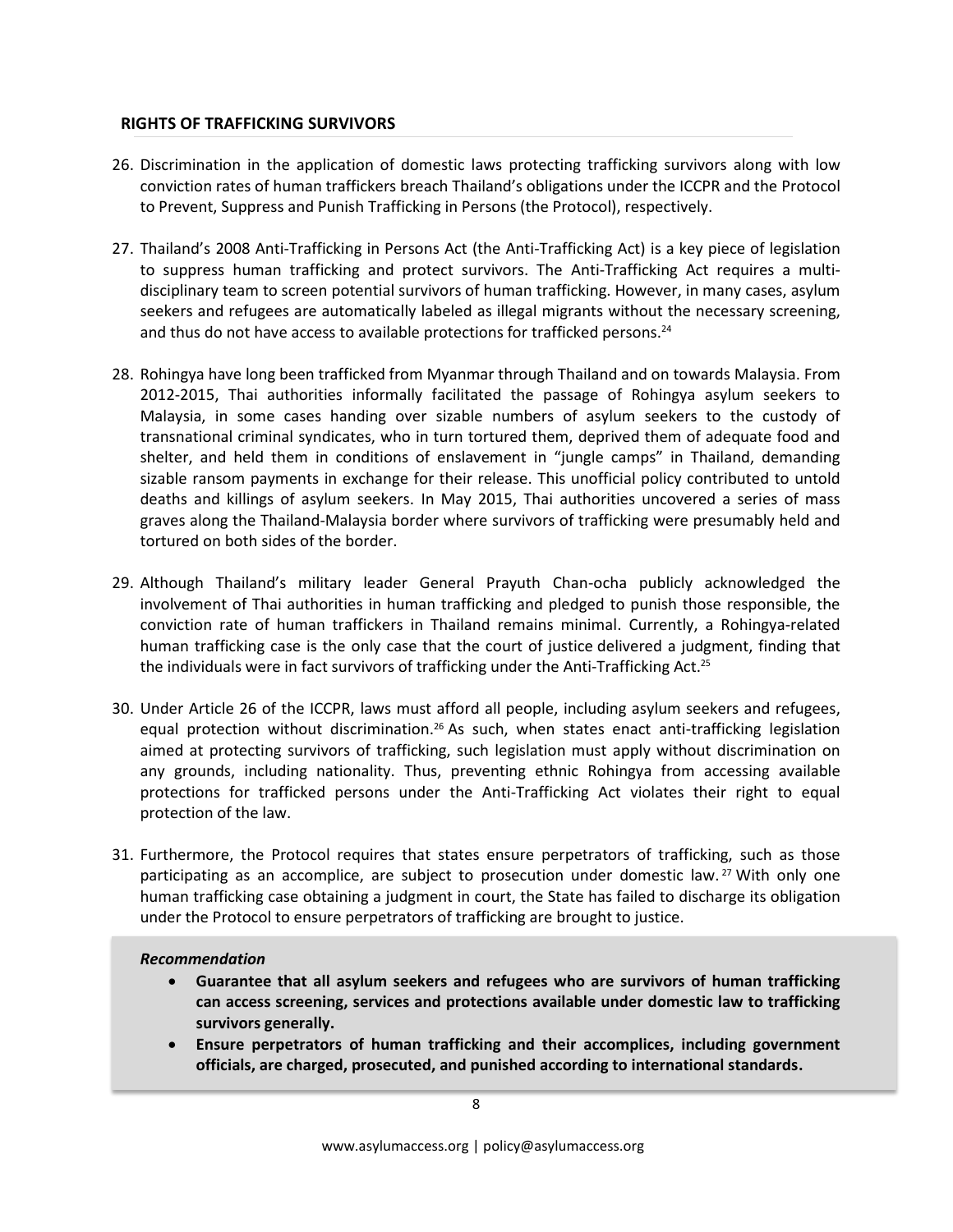### **RIGHT TO EDUCATION**

- 32. Restrictions to freedom of movement and practical barriers to accessing higher education opportunities preclude asylum seekers and refugees from exercising their right to education under the CRC and the International Covenant on Economic, Social and Cultural Rights (ICESCR).
- 33. Section 10 of Thailand's National Education Act (Education Act) provides that every person has the right to free and quality public education for at least 12 years. The July 2005 Cabinet Resolution on Education for Unregistered Persons reinforced the right to education for children of asylum seekers and refugees. However, asylum seekers and refugees, particularly those living in temporary shelters on the Thailand-Myanmar border, are largely unable to access Thai schools due to restrictions on freedom of movement. Most children of asylum seekers and refugees in Thailand attend community-run learning centers with unaccredited curricula that does not transfer into the public school system or advance to higher education in Thailand. Language and discriminatory treatment have been cited as further barriers to education.
- 34. The right to education under both CRC and the ICESCR includes the right to primary, secondary, and higher education.<sup>28</sup> All such levels of education must be accessible to everyone; accessibility includes physical accessibility, which requires that education be within physical reach of students, and the principle of non-discrimination, which mandates that education should be "accessible to all, especially the most vulnerable groups, in law and fact, without discrimination on any of the prohibited grounds."<sup>29</sup> Limited freedom of movement for asylum seekers and refugees on the Thailand-Myanmar border bars such individuals from enjoying the right to education by precluding physical access to public schools.

#### *Recommendation*

- **Remove all legal and practical barriers that prevent asylum seekers and refugees from accessing education in Thailand.**
- **Implement programs to facilitate the integration of asylum seekers and refugees in Thai public schools.**

#### **RIGHT TO THE HIGHEST ATTAINABLE STANDARD OF HEALTH**

- 35. Asylum seekers and refugees have access to affordable healthcare through Thailand's health security system. However, receiving care under the universal healthcare system is only applicable in certain government hospitals and typically under emergency care. As a result, the civil society organizations have found that many refuges and asylum seekers, particularly those in urban areas, cannot access public healthcare services. In some cases, asylum seekers and refugees are rejected from the public healthcare providers. Discriminatory treatment also creates barriers for asylum seekers and refugees seeking access to healthcare.
- 36. The right to the highest attainable standard of health is guaranteed under Article 12 of the ICESCR.<sup>30</sup> Health facilities, goods and services must be physically accessible to everyone, especially the most vulnerable or marginalized sections of the population.<sup>31</sup> While states must take steps towards the full realization of the right to health, obligations such as exercising the right without discrimination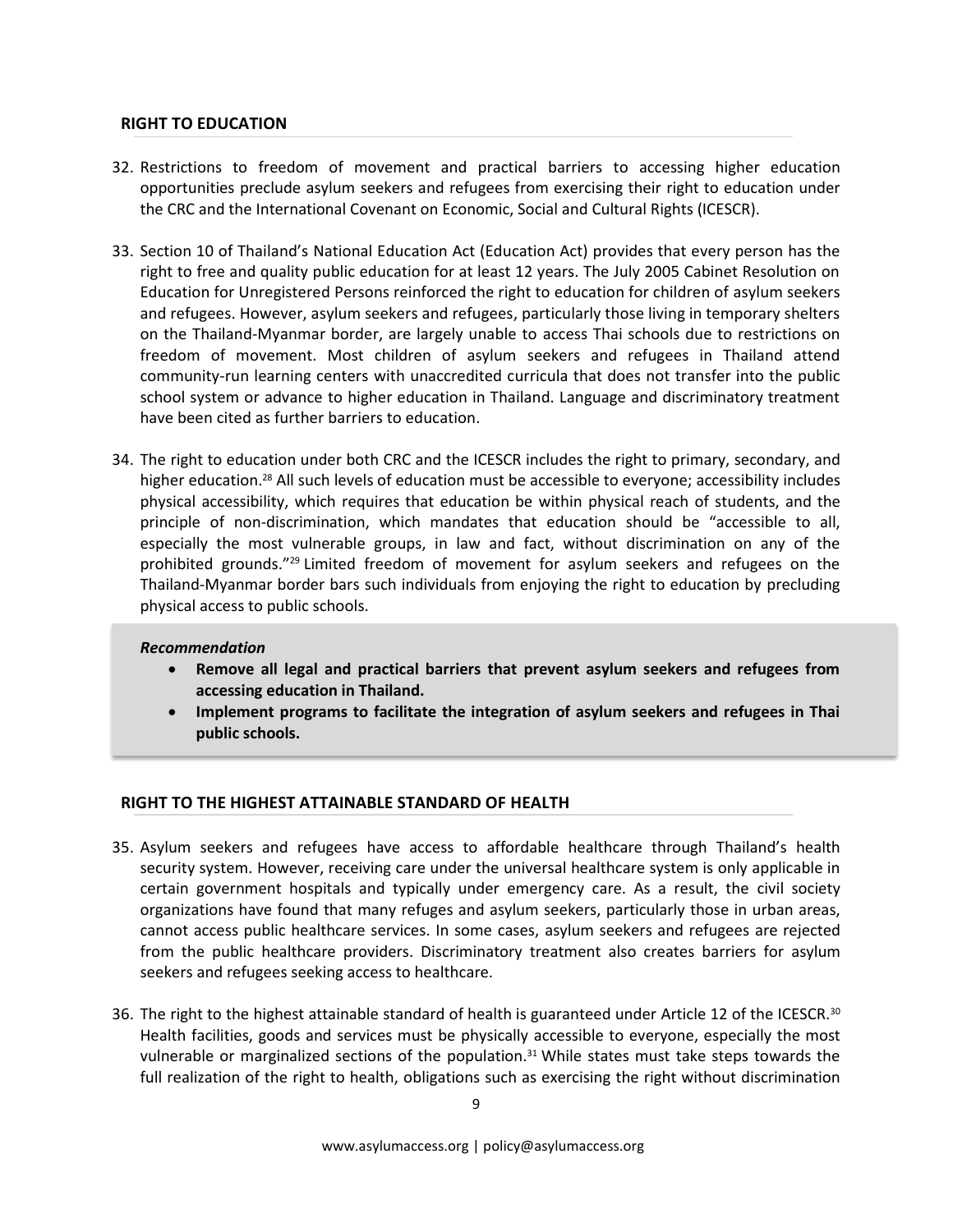requires immediate effect.<sup>32</sup> As such, asylum seekers and refugees in Thailand who cannot physically access government hospitals or endure discrimination by public healthcare provides are denied their right to enjoy the highest attainable standard of health under Article 12.

#### *Recommendation*

- **Ensure asylum seekers and refugees are well informed about the State's universal healthcare system by widely distributing information in various languages.**
- **Provide healthcare workers with training to combat discrimination against asylum seekers and refugees in accessing healthcare in Thailand.**
- **Ensure that asylum seekers and refugees have access to affordable health care.**

#### **RIGHT TO WORK**

- 37. Asylum seekers and refugees in Thailand are not permitted to work. As a result, most asylum seekers and refugees work in the informal employment sector, such as agricultural work, domestic work, and the fishing industry. Although Thailand's Labor Protection Act and other domestic labor laws apply equally to non-nationals, most informal employers are exempt and Thailand's enforcement mechanisms are generally limited. Consequently, asylum seekers and refugees are often subject to abusive, exploitative, and dangerous work environments. Women in particular may find themselves at heightened risk to engage in survival sex and may be more vulnerable to human trafficking.
- 38. The right to work and the right to enjoy just and favorable conditions at work are afforded under Article 6 and 7 of the ICESCR respectively.<sup>33</sup>

#### *Recommendation*

- **Provide asylum seekers and refugees access to formal labor markets.**
- **Strengthen the application of laws protecting against abuse and exploitation of asylum seekers and refugees in the workplace.**
- **Support the development of vocational and livelihood programs as well as language and skills development trainings to promote the positive contributions of asylum seekers and refugees in the labor market.**